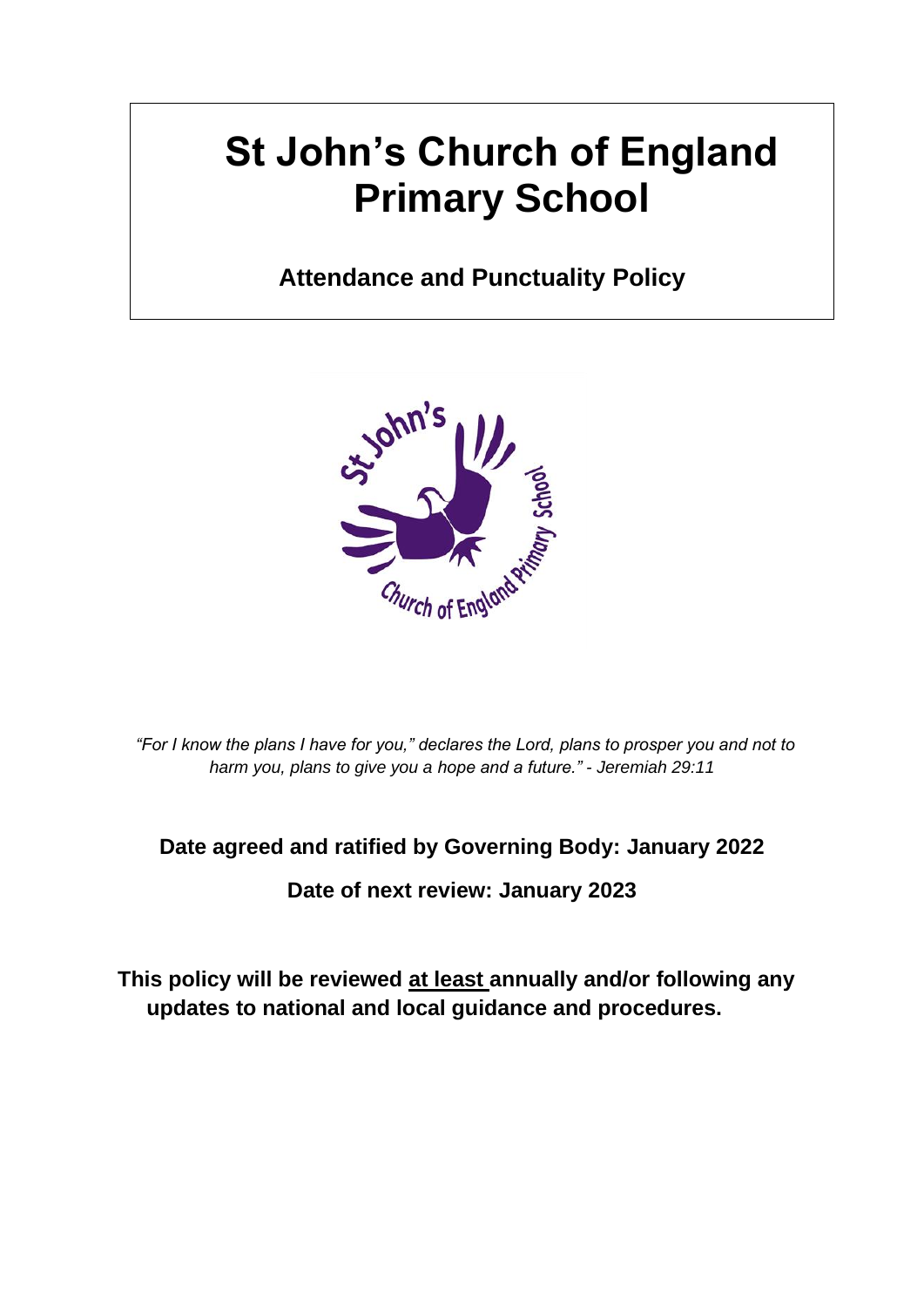# **Contents:**

Statement of intent

- 1. Legal framework
- 2. Roles and responsibilities
- 3. Definitions
- 4. Training of staff
- 5. Pupils at risk of persistent absence (PA)
- 6. Absence procedures
- 7. Self-Isolating
- 8. Parental involvement
- 9. Attendance register
- 10.Lateness
- 11.Term-time leave
- 12.Penalty Notices
- 13.Missing children
- 14.Young carers
- 15.Rewarding good attendance
- 16.Monitoring and review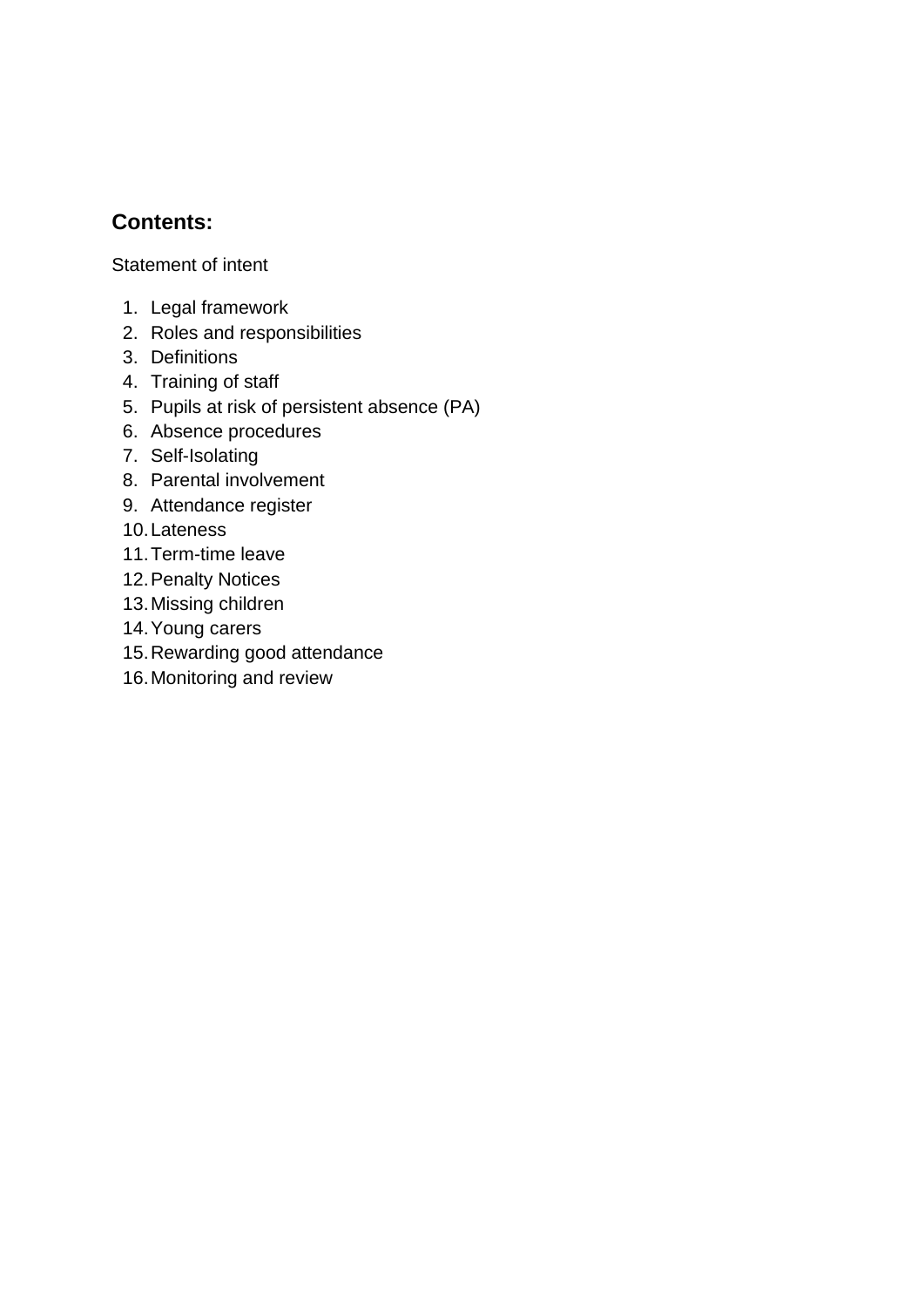# **Statement of intent**

St John's C of E Primary School believes that in order to facilitate teaching and learning, good attendance is essential. Pupils cannot achieve their full potential if they do not regularly attend school.

We will use all possible opportunities to promote the importance of good attendance and punctuality. These will include the Home-School agreement, newsletters, rewards and incentives for good or significantly improving attendance. The foundation for good attendance is a strong partnership between the school, parents/carers and children.

The school aims to act in accordance with the Primary Attendance and Absence Policy as much as possible; however, we are committed to compliance with the relevant attendance legislation while the school observes infection control guidelines during the coronavirus (COVID-19) pandemic

The information is under constant review and kept up-to-date to reflect any changes to national or local guidance.

All pupils are required to attend school. As such, the arrangements set out in the Primary Attendance and Absence Policy will be adhered to.

We are committed to:

- Ensuring parents/carers follow the framework set out in section 7 of the Education Act 1996, which states that the parent of every child of compulsory school age shall cause them to receive efficient full-time education suitable to their age, ability and aptitude, and to any SEND they may have, either by regular attendance at school or otherwise.
- Promoting good attendance and reducing absence, including persistent absence.
- Ensuring every child has access to full-time education
- Acting early to address patterns of absence.
- Promoting and modelling good attendance behaviour.
- Ensuring equality and fairness of treatment for all.
- Implementing our policies in accordance with the Equality Act 2010.
- Early intervention and working with other agencies to ensure the health and safety of our pupils.
- Rewarding regular attendance.

Principles:

• Receiving a full-time, suitable education is a child's legal entitlement - it is a parent's/carer's legal responsibility to ensure this happens.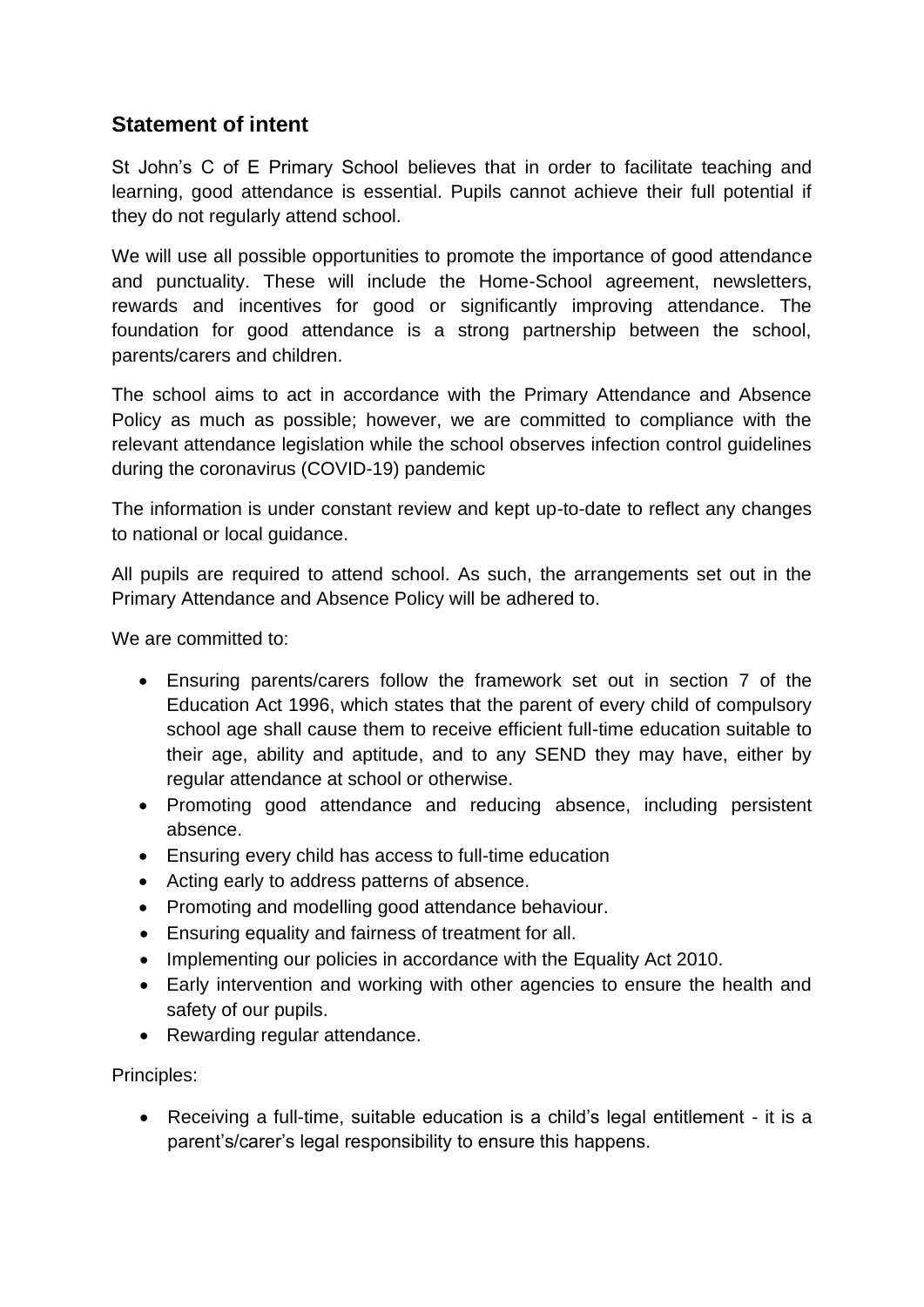- Attending school regularly aids intellectual, social and emotional development and is essential if children are to benefit fully from their school life.
- Attending school regularly safeguards the welfare of children while they are not in the care of their parents/carers.
- All children whose attendance is irregular will be considered vulnerable.

# 1. **Framework**

This policy has due regard to all relevant legislation and statutory guidance including, but not limited to, the following:

- Education Act 1996
- Equality Act 2010
- The Education (Pupil Registration) (England) Regulations 2006 (As amended)
- The Children (Performances and Activities) (England) Regulations 2014
- Children and Young Persons Act 1963
- DfE (2020) 'School attendance'
- DfE (2015) 'Child performance and activities licensing legislation in England'
- DfE (2021) 'Keeping children safe in education 2021'
- DfE (2016) 'Children missing education'
- DfE (2021) 'Improving school attendance: support for schools and local authorities'
- DfE (2021) 'Schools COVID-19 operational guidance'
- DfE (2021) 'School attendance: guidance for schools'
- DfE (2021) 'Recording attendance during the coronavirus (COVID-19) outbreak'

This policy operates in conjunction with the following school policies:

- Complaints Procedures Policy
- Behaviour Policy

# 2. **Roles and responsibilities**

The governing board has overall responsibility for:

- Monitoring the implementation of this policy and all relevant procedures across the school.
- Ensuring that this policy, as written, does not discriminate on any grounds, including, but not limited to, ethnicity/national origin, culture, religion, gender, disability or sexual orientation.
- Handling complaints regarding this policy as outlined in the school's Complaints Procedures Policy.
- Having regard to 'Keeping children safe in education' when making arrangements to safeguard and promote the welfare of children.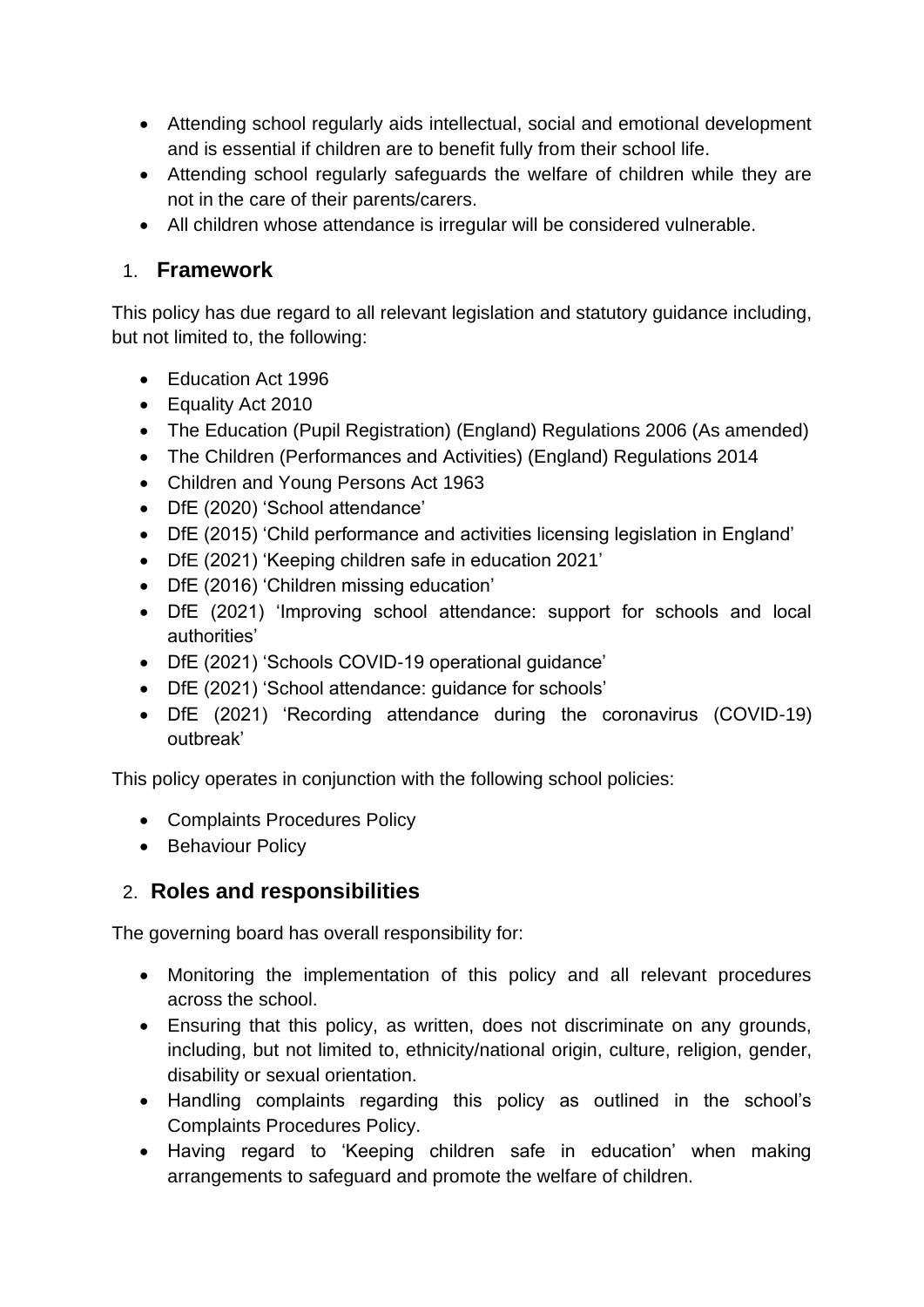• Ensuring there is a Children Missing Education Policy in place and that this is regularly reviewed and updated.

The headteacher is responsible for:

- The day-to-day implementation and management of this policy and all relevant procedures across the school.
- Ensuring all parents/carers are aware of the school's attendance expectations and procedures.
- Ensuring that every pupil has access to full-time education and will act as early as possible to address patterns of absence.

Staff are responsible for:

- Following this policy
- Ensuring this policy is implemented fairly and consistently.
- Modelling good attendance behaviour.
- Using their professional judgement and knowledge of individual pupils to inform decisions as to whether any welfare concerns should be escalated.
- Where designated, taking the attendance register at the relevant times during the school day.

The attendance assistant is responsible for informing the LA of any pupil being deleted from the admission and attendance registers if they:

- Are being educated from home.
- No longer live within a reasonable distance of the registered school.
- Have an authorised medical note.
- Are in custody for a period of more than four months and the proprietor does not reasonably believe they will be returning.
- Have been permanently excluded.

Pupils are responsible for:

- Attending their lessons and any agreed activities when at school.
- Arriving punctually to lessons when at school.

Parents/carers are responsible for:

- Providing accurate and up-to-date contact details.
- Providing the school with more than one emergency contact number.
- Updating the school if their details change.
- Keeping absences to a minimum.
- Ensuring that their child arrives at school on time each day.
- Telephone the School when their child is unable to attend on the first day of the absence and each day thereafter with the reason for this.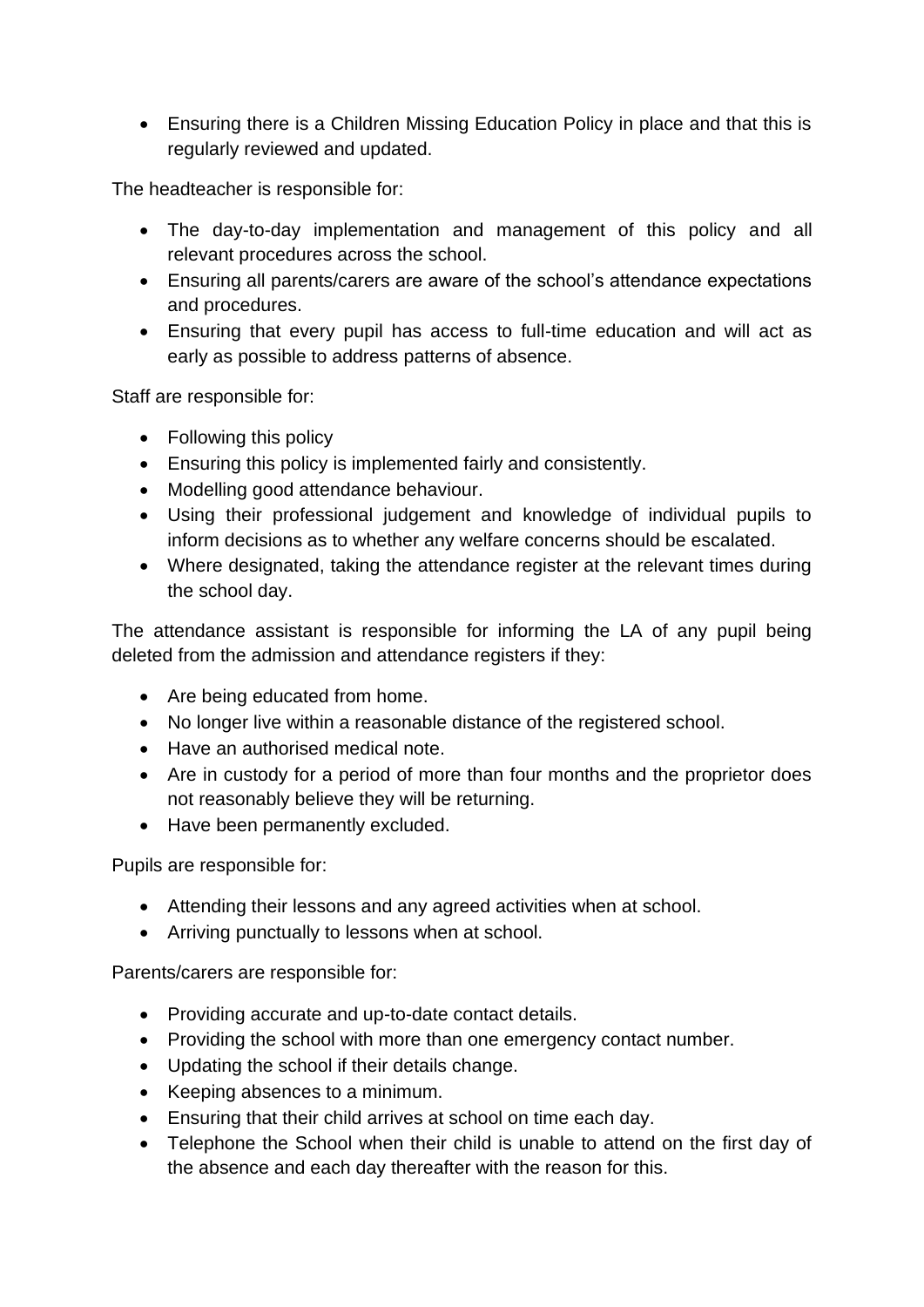- Providing medical evidence indicating attendance at the dentist, doctor or optician, if asked to do so. **Whenever possible all medical/dental appointments should be made outside of school hours unless an emergency has arisen.**
- The attendance of their children at school.
- Promoting good attendance with their children.

## 3. **Definitions**

The following definitions apply for the purposes of this policy:

#### **Absence:**

- Arrival at school after the register has closed
- Not attending school for any reason

#### **Authorised absence:**

- An absence for sickness for which the school has granted leave
- Medical or dental appointments which unavoidably fall during school time, for which the school has granted leave
- Religious or cultural observances for which the school has granted leave
- An absence due to a family emergency for which the school has granted leave

#### **Unauthorised absence:**

- Parents/carers keeping children off school unnecessarily or without reason
- Truancy before or during the school day
- Absences which have never been properly explained
- Arrival at school after the register has closed
- Absence due to shopping, looking after other children or birthdays
- Absence due to day trips and holidays in term-time which have not been agreed
- Leaving school for no reason during the day

#### **Persistent absenteeism:**

• Missing 10 percent or more of schooling across the year for any reason

# 4. **Training of staff**

The school will recognise that early intervention can prevent poor attendance. As such, staff will receive training in identifying potentially at-risk pupils as part of their induction and refresher training.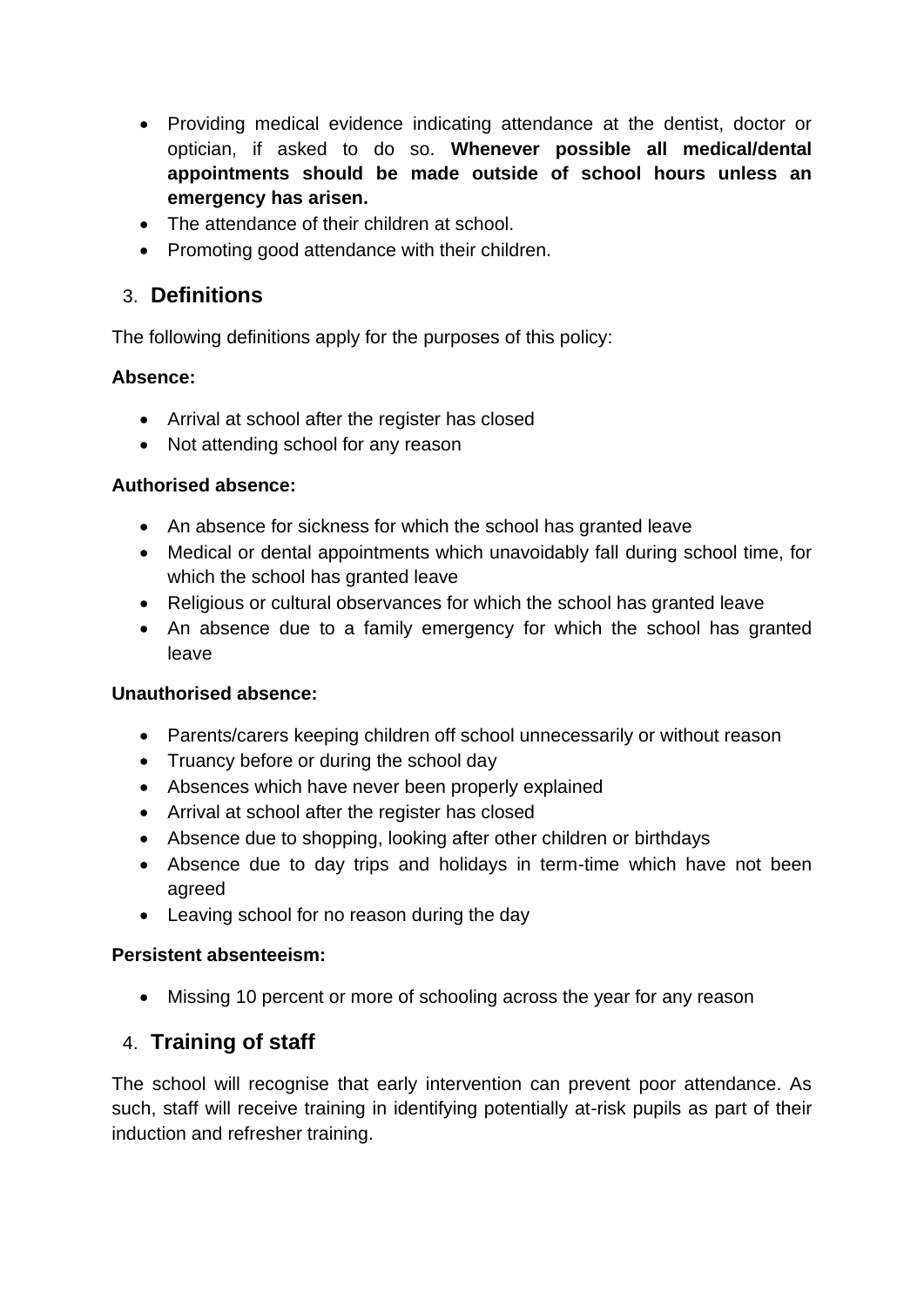Teachers and support staff will receive training on this policy as part of their induction. Following this initial training, staff will receive regular and ongoing training as part of their development.

Staff will receive training to ensure they understand that increased absence from school could indicate a safeguarding concern, and know how such concerns should be managed.

# 5. **Pupils at risk of persistent absence (PA)**

The school will ensure it provides support to pupils at risk of persistent absence, (this is where a child's attendance falls below 90%), in conjunction with all relevant external authorities, where necessary.

A member of the SLT will:

- Monitor the implementation and quality of escalation procedures and seek robust evidence of the escalation procedures that work.
- Attend or lead attendance improvement meetings in line with escalation procedures.
- Establish robust escalation procedures which will be initiated before absence becomes a problem by:
	- Reviewing and tracking attendance weekly
	- Sending letters to parents/carers raising our concerns and making them aware that we can offer support if needed.
	- Creating attendance clinics with the Family Liaison officer (FLO) to offer any support that may be needed.
	- Using fixed penalty notices.

Where a pupil at risk of PA is also at increased risk of harm, the school will work in conjunction with all relevant authorities, e.g. social services, to support the pupil in line with the school's duty of care.

Where a pupil becomes at risk of PA, the school will:

- Welcome pupils back following any absence and provide catch-up support to build confidence and bridge gaps.
- Meet with pupils to discuss patterns of absence, barriers to attendance, and any other problems they may be having.
- Establish plans to remove barriers and provide additional support.
- The FLO, Office or the Head of Inclusion & Welfare will make regular contact with key families to discuss progress.
- Consider what support for re-engagement might be needed, including for vulnerable groups.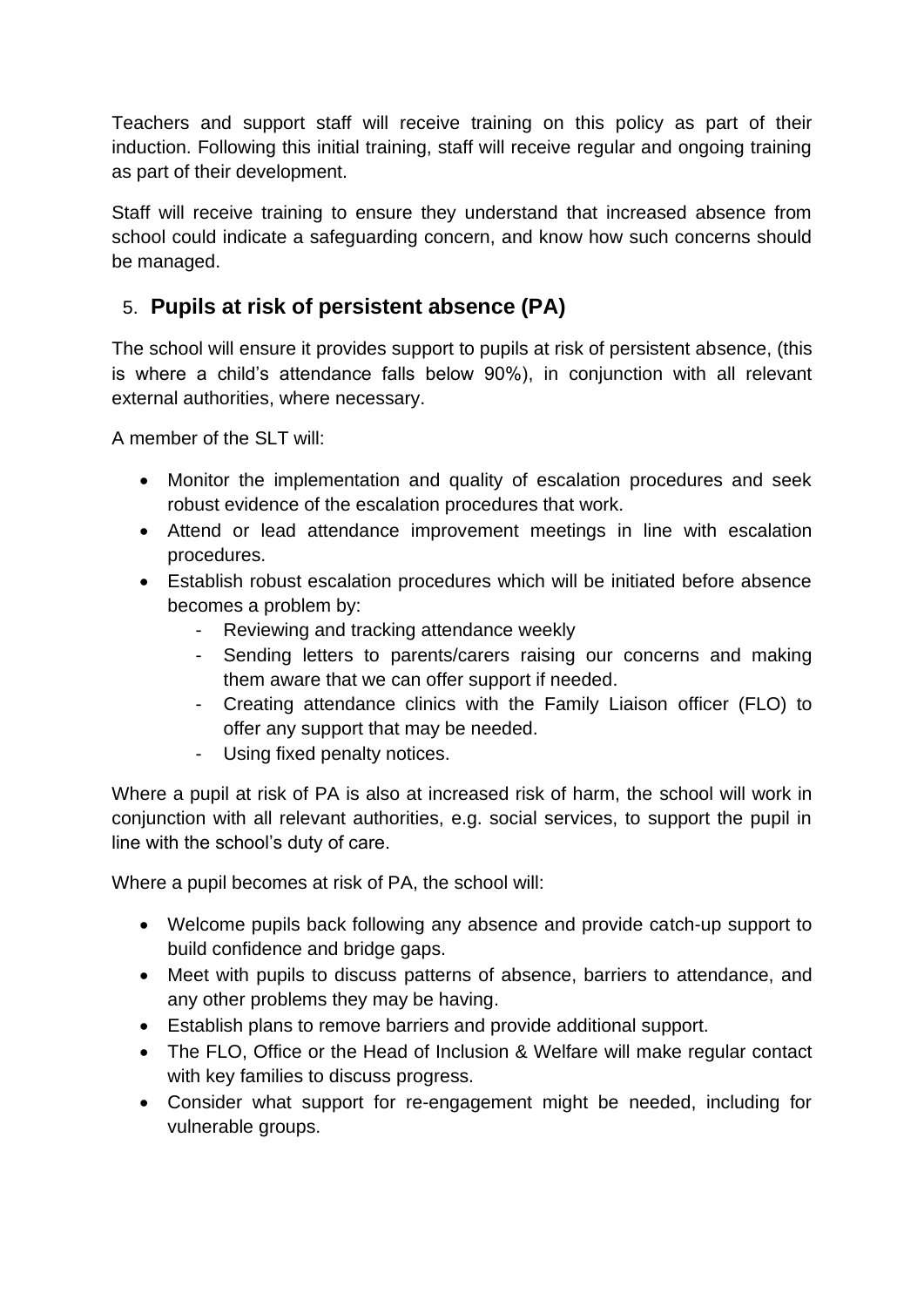The school attendance system will be used to give an accurate and informative view of attendance, reasons for absence and patterns within groups, including:

- Children with a Social Worker
- Children with an Early Help or School Health Worker
- LAC
- Pupils who are eligible for FSM
- Pupils with EAL
- Pupils with SEND

#### 6. **Absence procedures**

Parents/carers will be required to contact the school office via telephone as soon as possible on the first day of their child's absence.

A text message will be sent to the parent/carer of any pupil who has not reported their child's absence on the first day that they do not attend school.

The school will always follow up any absences in order to:

- Ascertain the reason for the absence.
- Ensure the proper safeguarding action is being taken.
- Identify whether the absence is authorised or not.
- Identify the correct code to use to enter the data onto the school census system.

The school will ensure pupils do not attend the school site where they are displaying symptoms of, or have tested positive for, coronavirus, or are quarantining following travel abroad.

## 7. **Self-isolating pupils**

The school will stay up-to-date with all relevant national and local public health advice regarding self-isolation, communicating any changes to all relevant stakeholders.

Absences due to suspected C-19 will be recorded with Code X.

Absences due to confirmed C-19 will be recorded with Code I.

Where a pupil is required to self-isolate, the school will notify their social worker (if they have one), secure a method of maintaining contact with the pupil, and ensure the pupil has access to remote education.

The school will stay up-to-date with all relevant national and local public health advice regarding shielding and self-isolation, communicating any relevant changes to all stakeholders.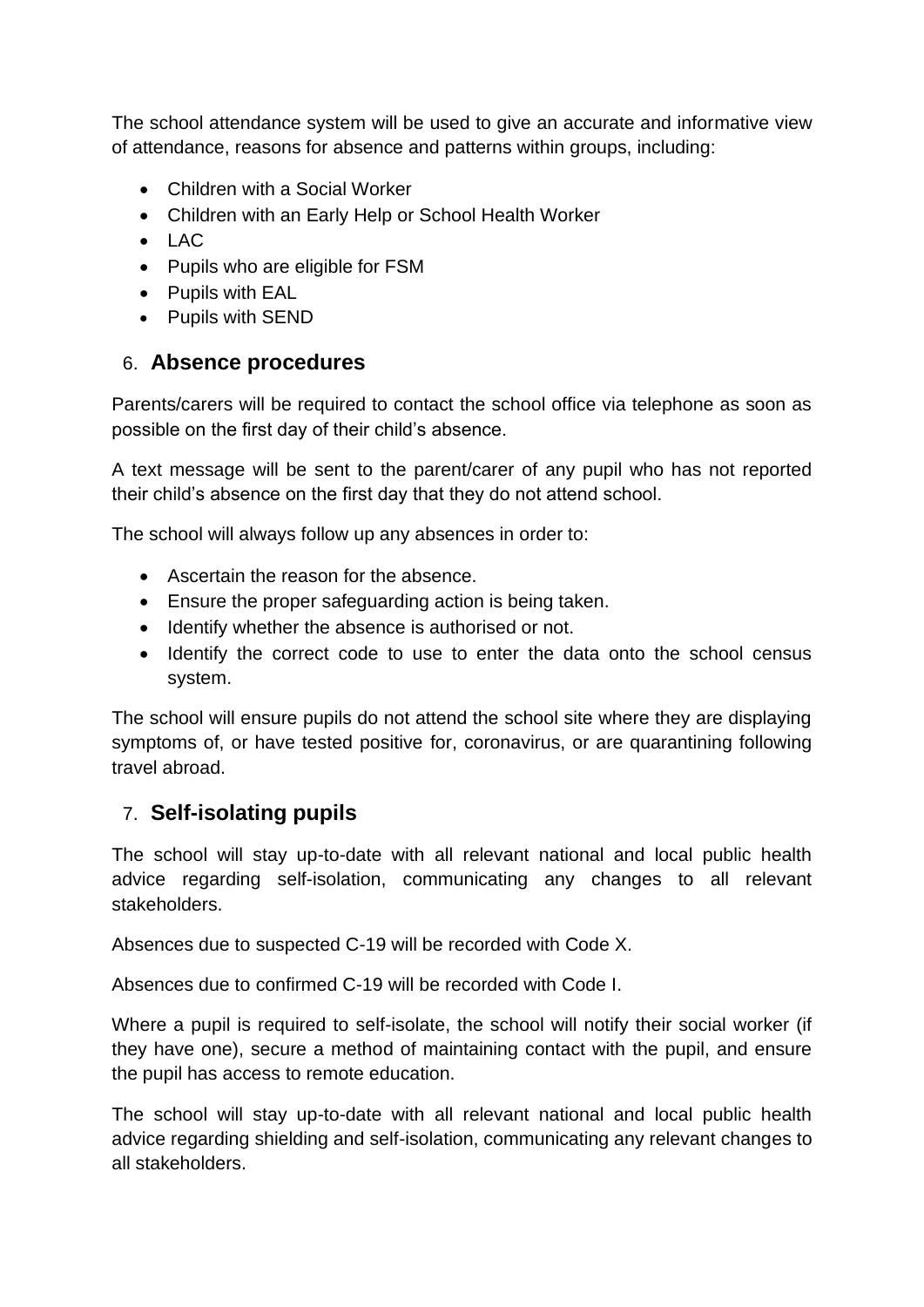Absences relating to pupils following clinical and/or public health advice will not be penalised. Where a pupil is unable to attend school because they are complying with clinical and/or public health advice, they will be immediately offered access to remote learning, in line with the Pupil Remote Learning Policy.

# 8. **Parental involvement**

The school will build respectful relationships with parents/carers and families to ensure their trust and engagement. Open and honest communication will be maintained with pupils and their families about the expectations of school life, attendance and performance so that they understand what to expect and what is expected of them. The school will liaise with other agencies working with pupils and their families to support attendance, e.g. social services.

Parents/carers will be expected to:

- Treat staff with respect.
- Actively support the work of the school.
- Call staff for help when they need it.
- Communicate with the school about possible circumstances which may affect their child's attendance or require support.

# 9. **Attendance register**

Designated staff members will take the attendance register **at the start of each school day** and **at the start of the afternoon session**. This register will record whether pupils are:

- Present.
- Absent.
- Attending an approved educational visit.
- Unable to attend due to exceptional circumstances.

The school will use the national attendance codes to ensure attendance and absence are monitored and recorded in a consistent way. The following codes will be used:

- $\bullet$  / = Present in the morning
- $\bullet \quad \searrow$  Present in the afternoon
- $\bullet$  L = Late arrival before the register has closed
- $\bullet$  C = Authorised absence
- $\bullet$   $E =$  Excluded but no alternative provision made
- $\bullet$  H = Authorised holiday
- $\bullet$   $I =$  Illness
- $\bullet$  M = Medical or dental appointments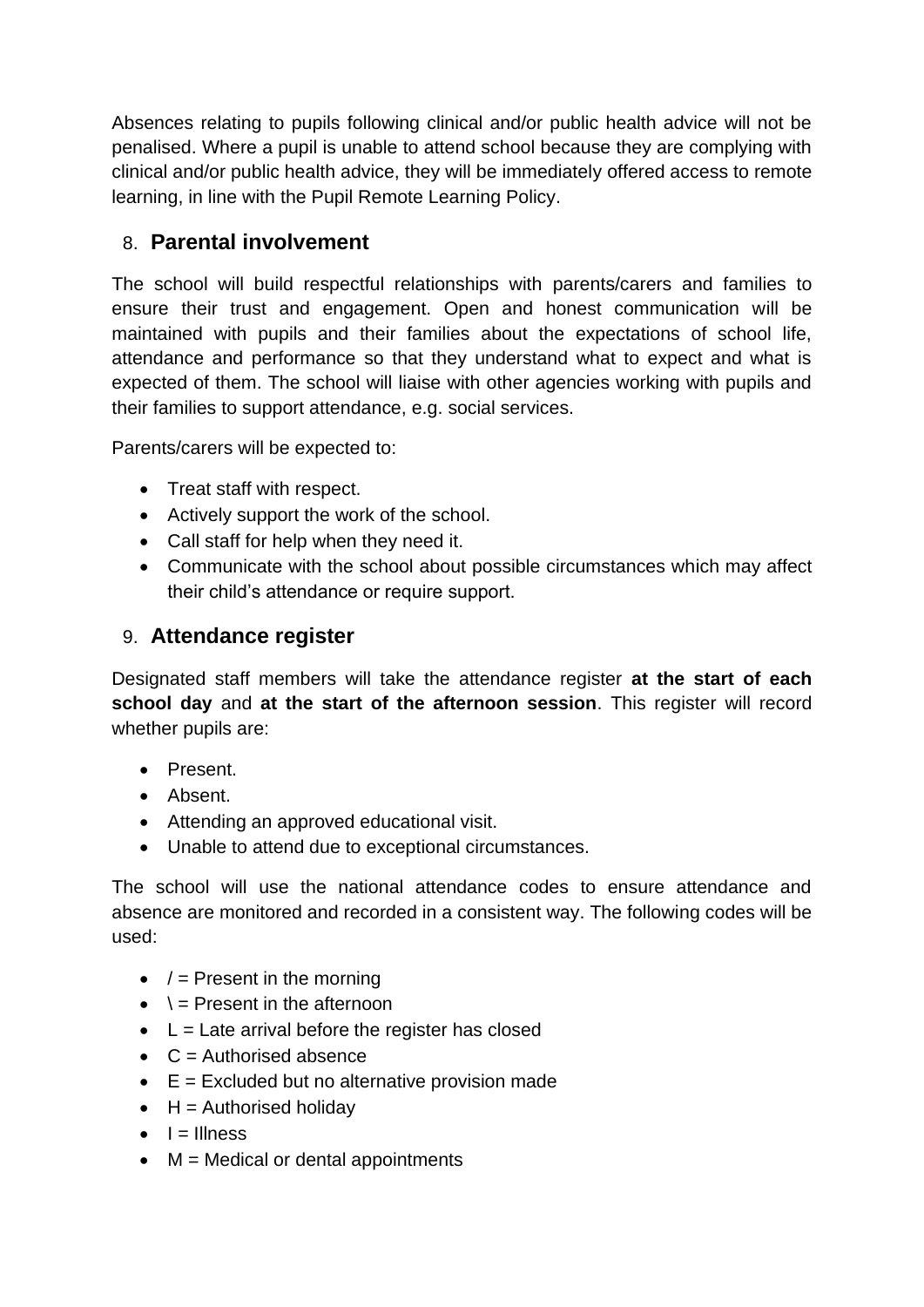- $\bullet$  R = Religious observance
- $\bullet$  B = Off-site education activity
- $\bullet$  G = Unauthorised holiday
- $\bullet$   $\circ$   $\circ$  = Unauthorised absence
- $\bullet$  U = Arrived after registration closed
- $\bullet$  N = Reason not yet provided
- $X = Not required to be in school$
- T = Gypsy, Roma and Traveller absence
- $\bullet\quad$  V = Educational visit or trip
- $\bullet$   $\mathsf{P}$  = Participating in a supervised sporting activity
- $\bullet$  D = Dual registered at another educational establishment
- $Y = Exceptional circumstances$
- $\bullet$   $Z =$  Pupil not on admission register

When the school has planned in advance to be fully or partially closed, the code '#' will be used for the relevant pupils who are absent. This code will also be used to record year groups who are not due to attend because the school has set different term dates for different years, e.g. induction days.

#### 10.**Lateness**

The school will regard punctuality as of the utmost importance and lateness will not be tolerated.

The school day starts at **8:30am**. Registers are taken as follows throughout the school day:

- Registers are marked by **8:45am**. Pupils will receive a late mark if they are not in their classroom by this time.
- The register closes at **8:55am**. Pupils will receive a mark of absence if they do not attend school before this time.
- In the afternoon, registers are marked as soon as pupils return from lunch.

Parents/carers of children arriving to school late must bring their child/ren to the school office and complete a late form giving the reason for lateness.

## 11.**Term-time leave**

Only the Headteacher can authorise absence. A letter or telephone message from a parent does not in itself authorise an absence. If absences are not authorised, parents will be notified. If no explanation is received, absences will not be authorised.

The following reasons are examples of absence that will not be authorised:

▪ Persistent nonspecific illness e.g. 'poorly' or 'unwell'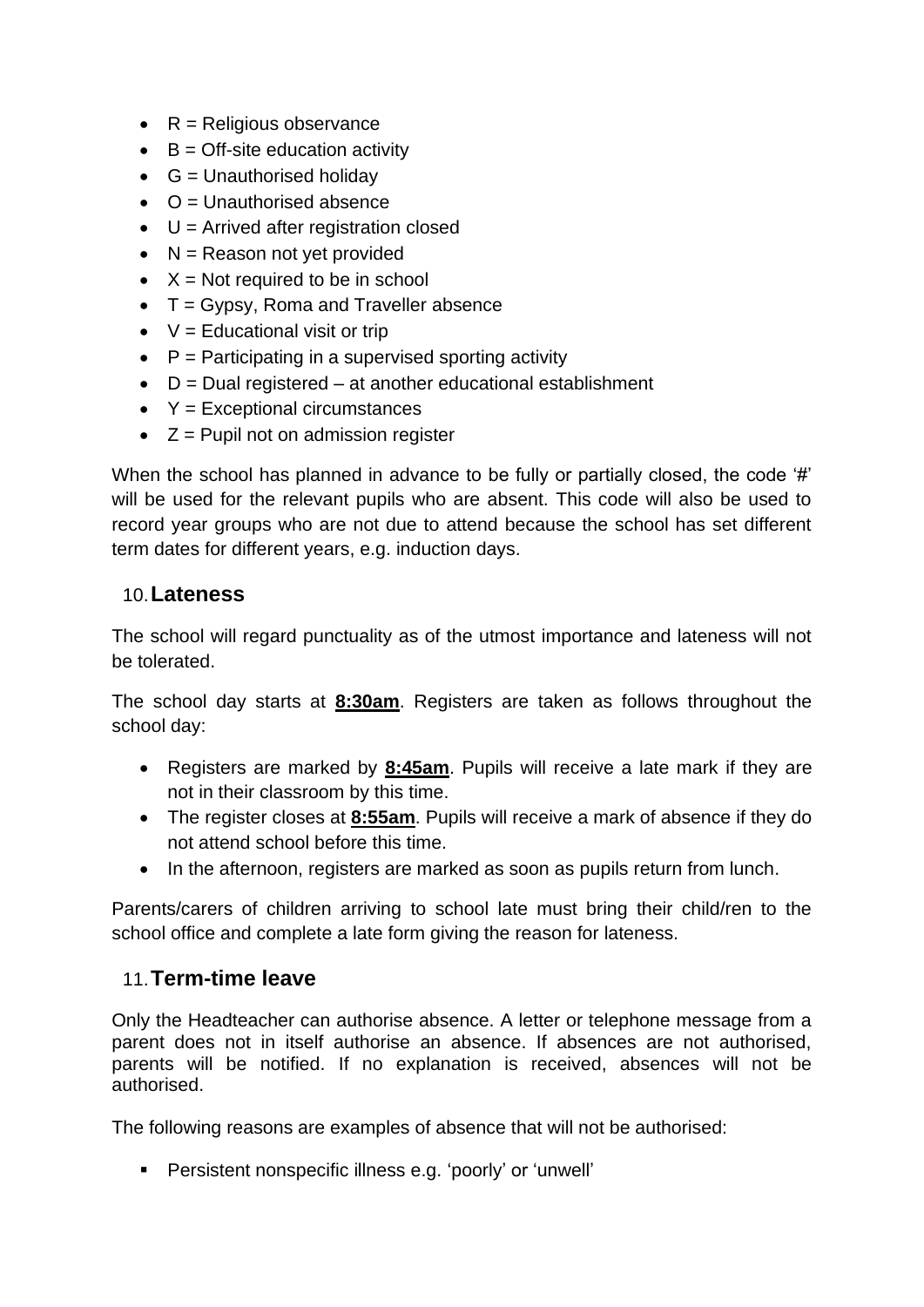- Absence of siblings if one child is ill
- Oversleeping
- Inadequate clothing/uniform
- Confusion over school dates
- Medical/dental appointments of more than half a day without very good reasons
- Child/family birthday
- Shopping trip
- **E** Family Holidays

The school will require parents/carers to observe the school holidays as prescribed; therefore, the headteacher will be unable to authorise holidays during term-time in most cases. The headteacher will be only allowed to grant a leave of absence in exceptional circumstances. Applications will be made in advance and the headteacher will be satisfied by the evidence which is presented, before authorising term-time leave. The headteacher will determine the amount of time a pupil can be away from school during term-time. Any leave of absence is at the discretion of the headteacher. Any requests for leave during term-time will be considered on an individual basis and the pupil's previous attendance record will be taken into account.

Requests for leave will not be granted in the following circumstances:

- Immediately before and during assessment periods
- When a pupil's attendance record shows any unauthorised absence
- Where a pupil's authorised absence record is already above 10% for any reason

If parents/carers take their child out of school during term-time without authorisation from the headteacher, they may be subject to sanctions such as penalty fines.

## 12.**Penalty Notices**

St John's C of E Primary School may make use of Penalty Notices to address poor school attendance in accordance with Kent County Council's Education Penalty Notice Code of Conduct.

A penalty notice can be issued as a result of the following:

- Parentally condoned absence
- Unauthorised leave for the purpose of a family holiday in term-time
- Delayed return from leave of absence without prior school agreement
- **•** Persistent late arrival at school (after the register has closed)
- Where an excluded child is found in a public place during school hours during the first five days of exclusion.

A Penalty Notice may be issued when a pupil has been absent for 10 or more half day sessions (5 school days) without authorisation during any 100 possible school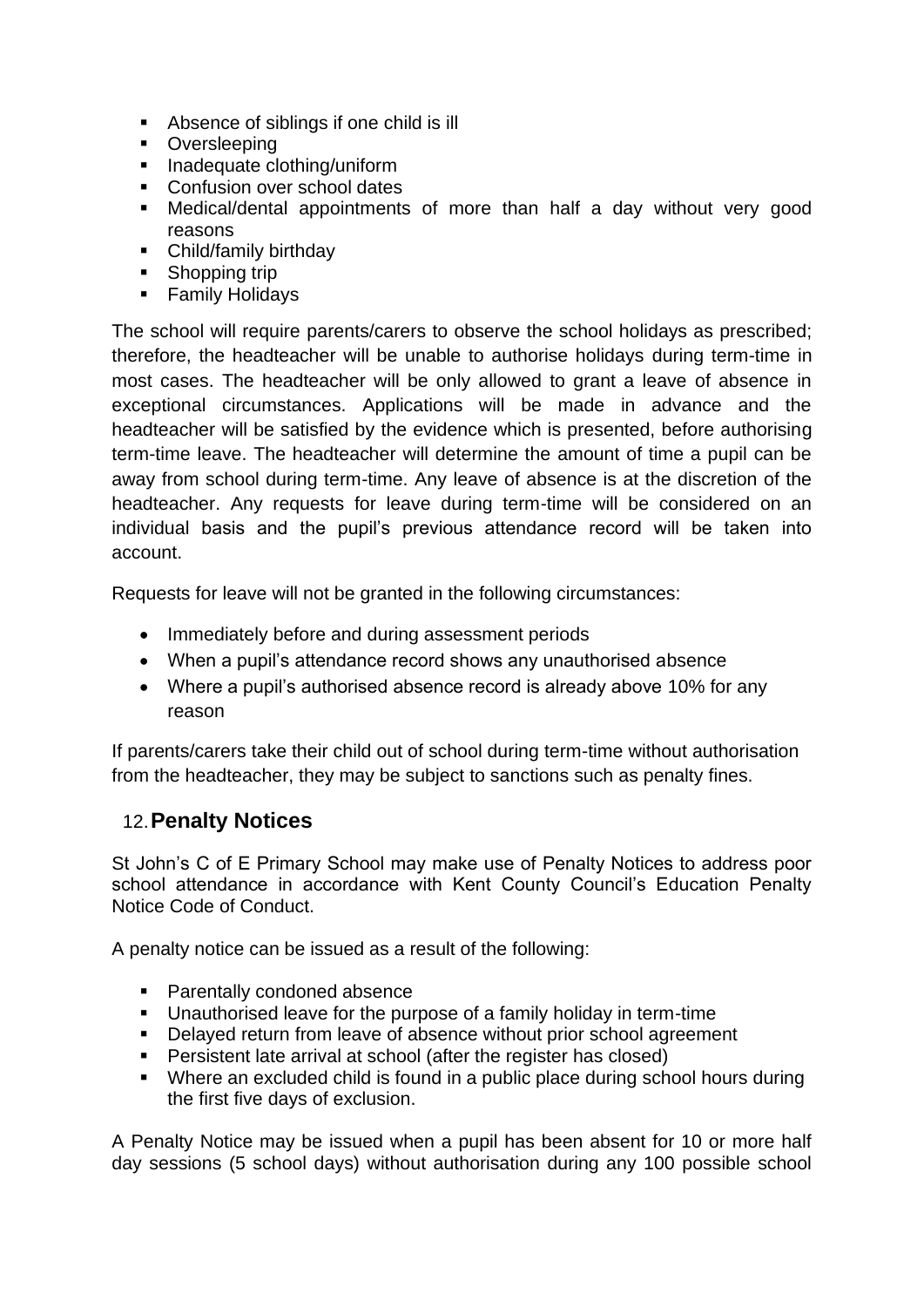sessions or period of 50 school days – these absences do not need to be consecutive.

Penalty Notices are issued to each parent of each child and the amount of the penalty will be £120 to be paid within 28 days, reduced to £60 if paid within 21 days. Failure to pay the penalty in full at the end of the 28-day period may result in prosecution by the local authority.

## 13.**Children Missing Education**

Parents must inform the school and complete a form from the school office if they are planning to remove their child from the school roll. This must include the details of the arrangements that will be put in place for the child's education and where possible the child's new school.

The school will follow the Department for Education guidance relating to Children Missing Education (CME). If after ten day's continuous absence the school has been unable to ascertain the whereabouts of a pupil, they will make a referral to the Local Authority.

## 14.**Young carers**

The school understands the difficulties that face young carers, and will endeavour to identify young carers at the earliest opportunity, as well as through their time at the school. A caring and flexible approach will be taken to the needs of young carers and each pupil will be examined on a case-by-case basis, involving other agencies if appropriate.

The school, in conjunction with relevant authorities, will implement support for pupils who are young carers, to encourage their sustained and regular attendance at school in line with the school's expectations.

## 15.**Rewarding good attendance**

#### **The school will acknowledge outstanding attendance in the following ways:**

For classes who achieve an overall class attendance for the week of 96% or above

• Non school uniform day

For classes who achieve an overall class attendance for the week of 100%

• Bouncy castle session